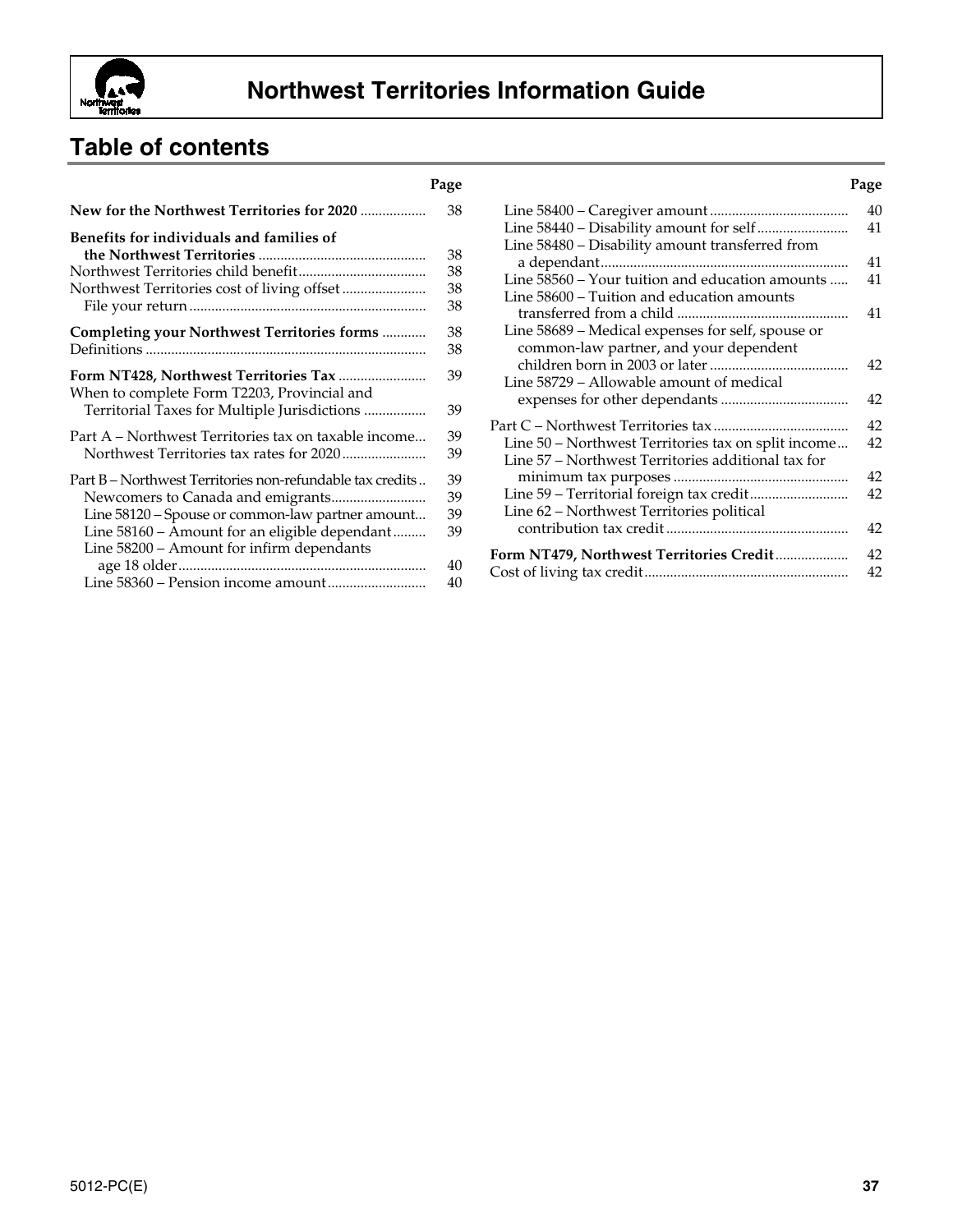# **New for the Northwest Territories for 2020**

The personal income levels used to calculate your Northwest Territories tax have changed.

The amounts for most territorial non-refundable tax credits have changed.

Beginning in 2020, the **Northwest Territories tuition and education amounts** will be reduced by any Canada training credit claimed for the year.

# **Benefits for individuals and families of the Northwest Territories**

# **Northwest Territories child benefit**

The Northwest Territories child benefit (NWTCB) is a non-taxable amount paid monthly to provide additional support to eligible low and middle income families with children under 18 years of age. This benefit is combined with the Canada child benefit (CCB) into one monthly payment.

You do not need to apply for the Northwest Territories child benefit. The Canada Revenue Agency (CRA) will use the information from your CCB application to determine if you are entitled to receive this benefit.

# **Northwest Territories cost of living offset**

The Northwest Territories cost of living offset (NTCOLO) is a non-taxable amount paid to individuals and families to help offset the cost of the Northwest Territories carbon tax.

You do not need to apply for the Northwest Territories cost of living offset. The CRA will use the information from your return to determine if you are entitled to receive this benefit.

# **Completing your Northwest Territories forms**

All the information you need to complete Form NT428, Northwest Territories Tax, and Form NT479, Northwest Territories Credit, is included in this package. Complete the forms that apply to you and attach a copy to your return.

Forms NT428 and NT479 and those mentioned in this guide are available at **canada.ca/cra-forms**.

# **Definitions**

**Spouse** refers to a person you are legally married to.

**Common-law partner** refers to a person who is not your spouse but with whom you are in a conjugal relationship and **at least one** of the following conditions applies:

- This person has been living with you in a conjugal relationship for at least 12 continuous months (including any period of time where you were separated for less than 90 days because of a breakdown in the relationship)
- This person is the parent of your child by birth or adoption
- This person has custody and control of your child (or had custody and control immediately before the child turned 19 years of age) and your child is wholly dependent on them for support

### **File your return**

To make sure you get your payments on time, you (and your spouse or common-law partner) need to file your 2020 Income Tax and Benefit Return(s) by April 30, 2021. The CRA will use the information from your return(s) to calculate the payments you are entitled to get from these programs.

The Northwest Territories child benefit and the Northwest Territories cost of living offset are fully funded by the Northwest Territories. For more information about these programs, go to **canada.ca/cra-benefits-prov-terr** or call the CRA at **1-800-387-1193**.

**End of the year** means **any** of the following dates:

- December 31, 2020
- the date you left Canada if you emigrated in 2020
- the date of death for a person who died in 2020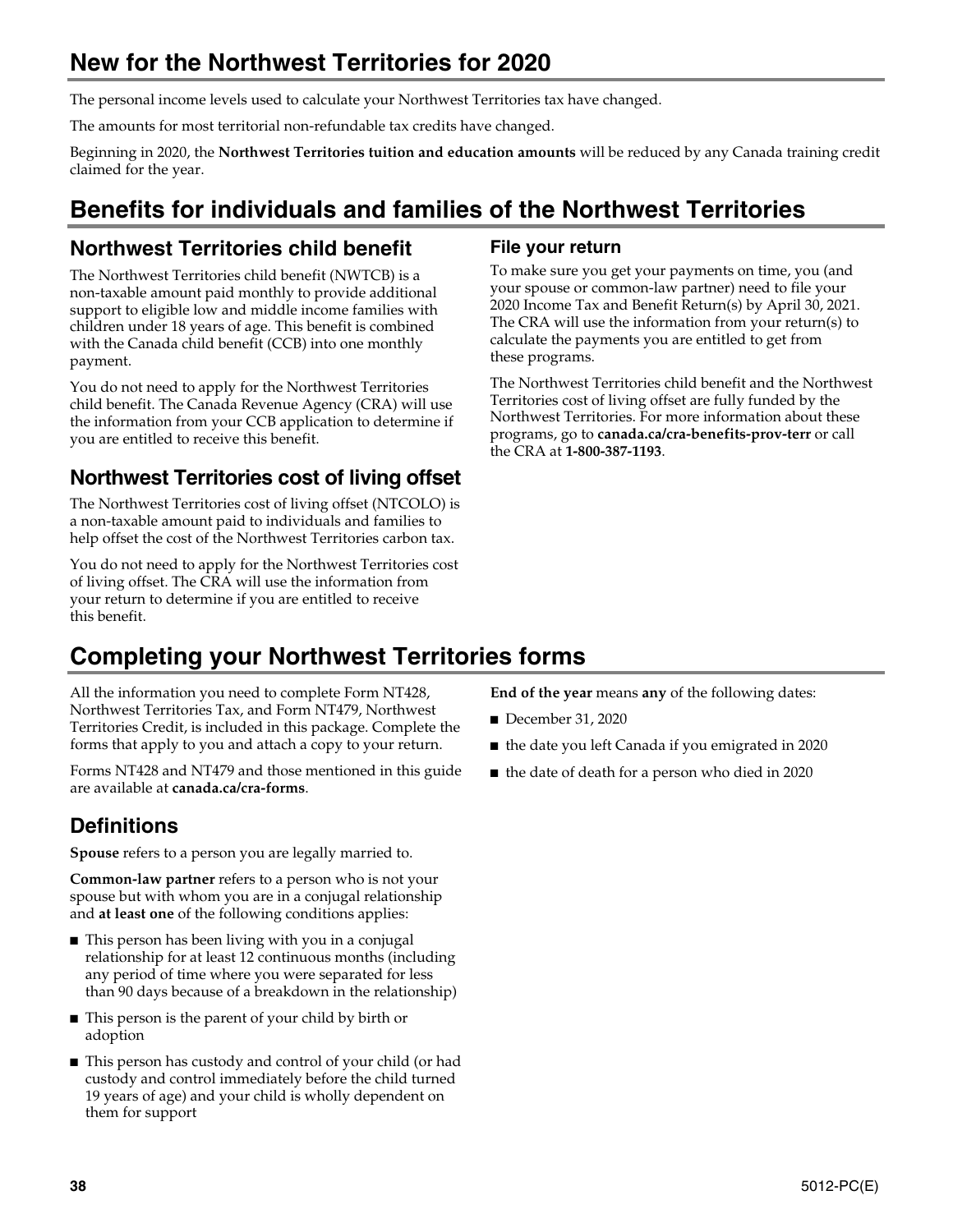# **Form NT428, Northwest Territories Tax**

Complete Form NT428 if **one** of the following applies:

- You were a resident of the Northwest Territories at the end of the year
- You were a non-resident of Canada in 2020 and **any** of the following applies:
	- You earned income from employment in the Northwest Territories
	- You received income from a business with a permanent establishment **only** in the Northwest Territories

# **When to complete Form T2203, Provincial and Territorial Taxes for Multiple Jurisdictions**

Complete Form T2203, Provincial and Territorial Taxes for Multiple Jurisdictions, **instead** of Form NT428, if **both** of the following apply:

- You resided in the Northwest Territories on December 31, 2020 (or the date you left Canada if you emigrated in 2020)
- All or part of your 2020 business income (including income received as a retired, inactive, or limited partner) was earned and can be allocated to a permanent establishment **outside** the Northwest Territories

You also must complete Form T2203 if **both** of the following apply:

- You were a non-resident of Canada throughout 2020
- You were carrying on business in **more than one** province or territory in Canada or were receiving income from an office or employment that can reasonably be attributed to duties performed in **more than one**  province or territory in Canada

# **Part A – Northwest Territories tax on taxable income**

## **Northwest Territories tax rates for 2020**

The following tax rates are used in the calculation of your Northwest Territories tax on taxable income:

- 5.9% on the portion of your taxable income that is \$43,957 or less, **plus**
- 8.6% on the portion of your taxable income that is more than \$43,957 but not more than \$87,916, **plus**
- 12.2% on the portion of your taxable income that is more than \$87,916 but not more than \$142,932, **plus**
- 14.05% on the portion of your taxable income that is more than \$142,932

# **Part B – Northwest Territories non-refundable tax credits**

The eligibility conditions and rules for claiming most Northwest Territories non-refundable tax credits are the same as those for the federal non-refundable tax credits. However, the amount and calculation of most Northwest Territories non-refundable tax credits are different from the corresponding federal credits.

## **Newcomers to Canada and emigrants**

As a newcomer or an emigrant, you may be limited in the amount you can claim for certain territorial non-refundable tax credits.

If you reduced your claim for any of the following federal amounts, you also need to reduce your claim for the corresponding territorial amount in the same manner.

| Federal amount<br>on your return | Corresponding territorial<br>amount on Form NT428 |
|----------------------------------|---------------------------------------------------|
| line 30000                       | line 58040                                        |
| line 30100                       | line 58080                                        |
| line 30300                       | line 58120                                        |
| line 30400                       | line 58160                                        |
| line 30425                       | line 58200                                        |
| line 30450                       | line 58400                                        |
| line 31600                       | line 58440                                        |
| line 31800                       | line 58480                                        |
| line 32400                       | line 58600                                        |
| line 32600                       | line 58640                                        |

For examples on how to calculate these amounts, see Guide T4055, Newcomers to Canada.

### **Line 58120 – Spouse or common-law partner amount**

You can claim this amount if the rules are met for claiming the amount on line 30300 of your return and your spouse's or common-law partner's net income from line 23600 of their return (or the amount that it would be if they filed a return) is **less than \$15,093**.

## **Line 58160 – Amount for an eligible dependant**

You can claim this amount if the rules are met for claiming the amount on line 30400 of your return and your dependant's net income from line 23600 of their return (or the amount that it would be if they filed a return) is **less than \$15,093**.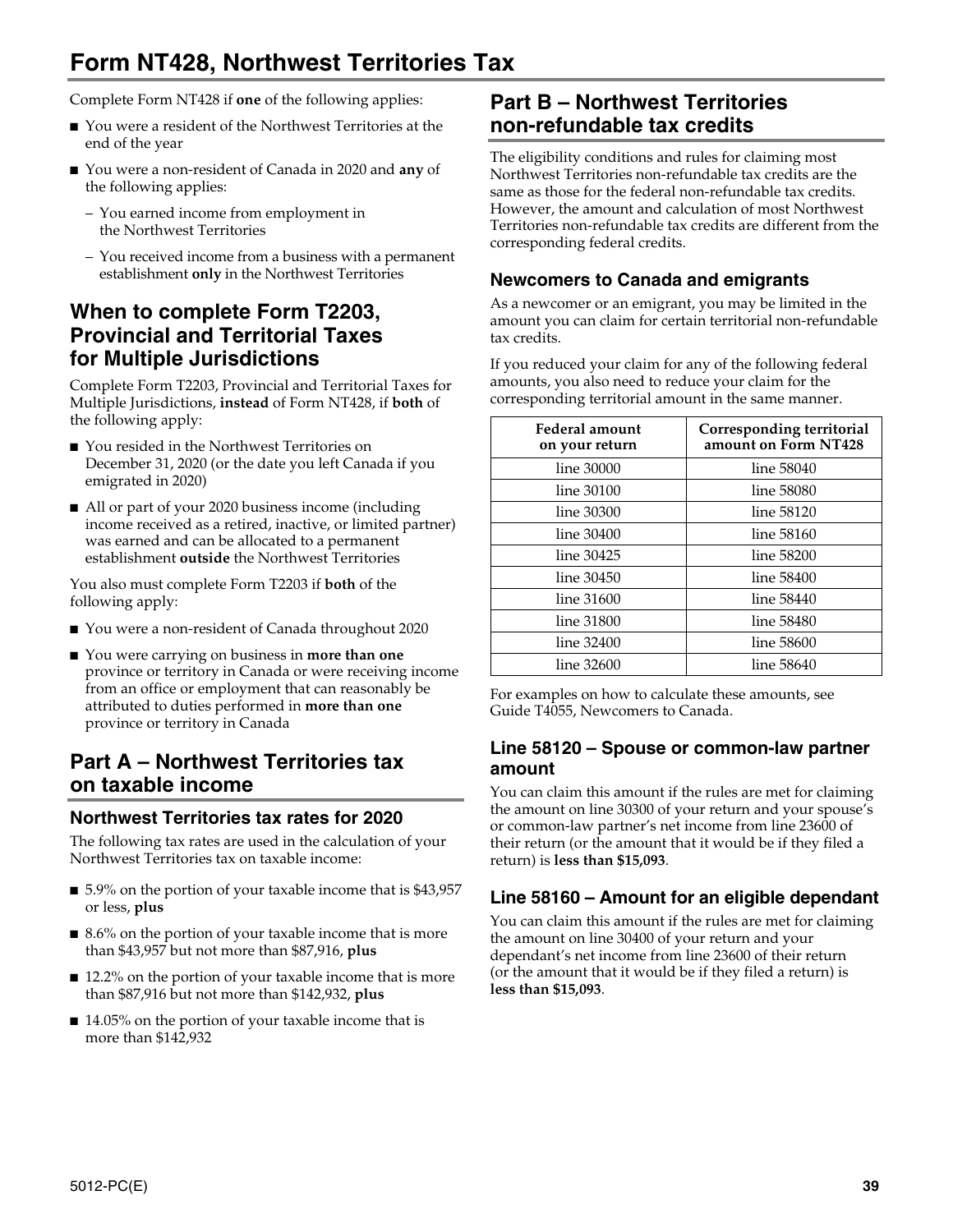## **Line 58200 – Amount for infirm dependants age 18 or older**

You can claim up to \$5,003 for each of your (or your spouse's or common-law partner's) dependent children or grandchildren born in 2002 or earlier who has an impairment in physical or mental functions.

You can also claim this amount for more than one person if each one meets **all** of the following conditions:

- They are your (or your spouse's or common-law partner's) parent, grandparent, brother, sister, aunt, uncle, niece, or nephew
- They were 18 years of age or older
- They were dependent on you (or on you and others) because of an impairment in physical or mental functions
- They were a resident of Canada at any time in the year

#### **Notes**

You **cannot** claim this amount for a person who was only visiting you.

A **parent** includes someone you were completely dependent upon and who had custody and control of you when you were under 19 years of age.

A **child** includes someone who is completely dependent upon you for support and whom you have custody and control of, even if they are older than you.

You can claim this amount only if the dependant's net income from line 23600 of their return (or the amount that it would be if they filed a return) is **less than \$12,101**.

If you had to make support payments for a child, you cannot claim an amount on line 58200 for that child unless **both** of the following conditions apply:

- You were separated from your spouse or common-law partner for only part of 2020 because of a breakdown in your relationship
- You did not claim any support amounts paid to your spouse or common-law partner on line 22000 of your return

If **both** of these conditions are met, you can claim whichever of the following amounts is better for you:

- line 58200 of your Form NT428
- line 22000 of your return

#### **How to claim this amount**

Complete the calculation for line 58200 using Worksheet NT428. If you are claiming this amount for more than one dependant, enter the total amount on line 58200 of your Form NT428.

#### **Note**

The CRA may ask for a signed statement from a medical practitioner showing when the impairment began and how long it is expected to last. You do **not** need a signed statement from a medical practitioner if the CRA already has an approved Form T2201, Disability Tax Credit Certificate, for a specified period. The notice of determination will show which years you are eligible for.

#### **Claim made by more than one person**

If you and another person support the same dependant, you can split the claim for that dependant. However, the total amount of your claim and the other person's claim cannot be more than the maximum amount allowed for that dependant.

### **Line 58360 – Pension income amount**

The amount you can claim on line 58360 is the amount on line 31400 of your return **or** \$1,000, **whichever is less**.

## **Line 58400 – Caregiver amount**

If, at any time in 2020, you (alone or with another person) kept a dwelling where you and one or more of your dependants lived, you may be able to claim up to \$5,002 for each dependant.

Each dependant must be **one** of the following:

- your (or your spouse's or common-law partner's) child or grandchild
- your (or your spouse's or common-law partner's) brother, sister, niece, nephew, aunt, uncle, parent, or grandparent who was a resident in Canada

#### **Note**

You **cannot** claim this amount for a person who was only visiting you.

Also, each dependant must meet **all** of the following conditions:

- They were 18 years of age or older when they lived with you
- Their net income in 2020 from line 23600 of their return (or the amount that it would be if they filed a return) was **less than \$22,087**
- They were dependent upon you because of an impairment in physical or mental functions, or they were your (or your spouse's or common-law partner's) parent or grandparent born in 1955 or earlier

If you had to make support payments for a child, you cannot claim an amount on line 58400 for that child unless **both** of the following conditions apply:

- You were separated from your spouse or common-law partner for only part of 2020 because of a breakdown in your relationship
- You did not claim any support amounts paid to your spouse or common-law partner on line 22000 of your return

If **both** of these conditions are met, you can claim whichever of the following amounts is better for you:

- line 58400 of your Form NT428
- line 22000 of your return

#### **How to claim this amount**

Complete the calculation for line 58400 using Worksheet NT428. If you are claiming this amount for more than one dependant, enter the total amount on line 58400 of your Form NT428.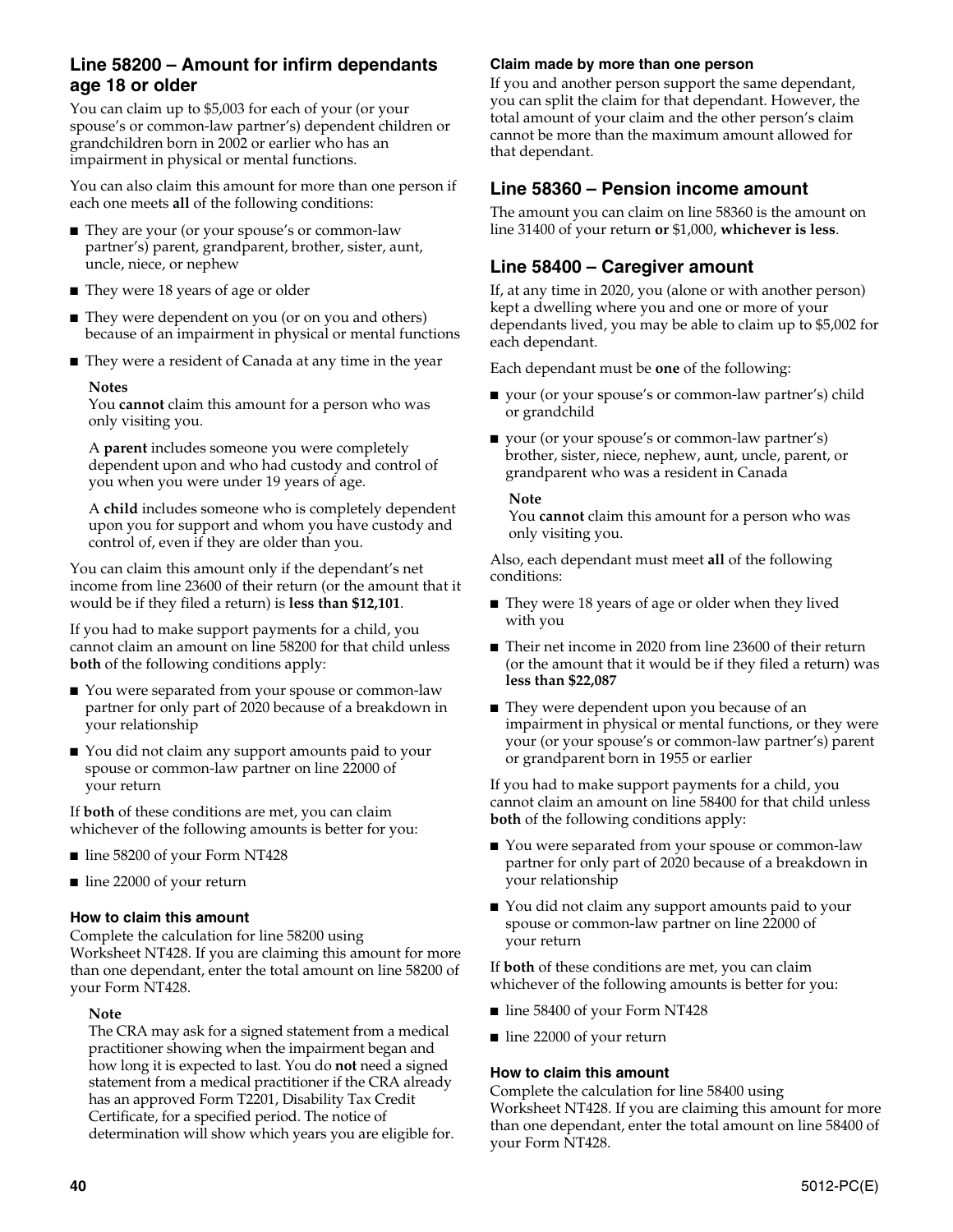#### **Claim made by more than one person**

If you and another person support the same dependant, you can split the claim for that dependant. However, the total amount of your claim and the other person's claim cannot be more than the maximum amount allowed for that dependant.

#### **Notes**

If you or someone else is claiming the caregiver amount (line 58400) for a dependant, you cannot claim the amount for infirm dependants age 18 or older (line 58200) for that dependant.

If someone other than you is claiming the amount for an eligible dependant (line 58160), you cannot claim the caregiver amount for that dependant.

## **Line 58440 – Disability amount for self**

You can claim this amount if the rules are met for claiming the amount on line 31600 of your return.

If you were 18 years of age or older at the end of the year, enter \$12,239 on line 58440 of your Form NT428.

If you were under 18 years of age at the end of the year, use Worksheet NT428 to calculate the amount to enter on line 58440.

### **Line 58480 – Disability amount transferred from a dependant**

You can claim this amount if the rules are met for claiming the amount on line 31800 of your return.

#### **Note**

If you and your dependant were not residents of the same province or territory at the end of the year, special rules may apply. For more information, call the CRA at **1-800-959-8281**.

#### **Line 58560 – Your tuition and education amounts**

Complete Schedule NT(S11), Northwest Territories Tuition and Education Amounts.

#### **Note**

If you claimed the Canada Training Credit (CTC) on line 45350 of your return, the amount you enter on line 59140 of your Schedule NT(S11) is already reduced by the CTC claimed.

#### **Transferring amounts**

If you do not use all of your 2020 tuition and education amounts to reduce your territorial income tax to zero, you can transfer all or part of the unused amount to **one** of the following designated individuals:

- your spouse or common-law partner (who would claim it on line 59090 of their Schedule NT(S2))
- your parent or grandparent (who would claim it on line 58600 of their Form NT428)
- your spouse's or common-law partner's parent or grandparent (who would claim it on line 58600 of their Form NT428)

#### **Note**

If your spouse or common-law partner is claiming an amount for you on line 58120 or line 58640 of their Form NT428, you cannot transfer your unused current-year amount to your (or your spouse's or common-law partner's) parent or grandparent.

To **designate** who can claim the transferred amount and to **specify** the territorial amount they can claim, complete any of the following designated forms that you received as a student:

- Form T2202, Tuition and Enrolment Certificate
- Form TL11A, Tuition and Enrolment Certificate University Outside Canada
- Form TL11C, Tuition and Enrolment Certificate Commuter to the United States

Complete the "Transfer or carryforward of unused amounts" section of Schedule NT(S11) to transfer an amount.

#### **Carrying forward amounts**

Complete the "Transfer or carryforward of unused amounts" section of Schedule NT(S11) to calculate the amount you can carry forward to a future year.

This amount is the part of your tuition and education amounts that you are not claiming for the current year and are not transferring to a designated individual.

#### **Supporting documents**

If you are filing a paper return, attach your completed Schedule NT(S11). Keep your supporting documents in case you are asked to provide them later.

### **Line 58600 – Tuition and education amounts transferred from a child**

You may be able to claim the transfer of all or part of the unused 2020 tuition and education amounts from your child or grandchild or their spouse or common-law partner.

The maximum amount each student can transfer to you is \$5,000 **minus** the amount that they claimed.

#### **How to claim this amount**

Enter, on line 58600, the total of all tuition and education amounts transferred to you from each student as shown on their forms T2202, TL11A, or TL11C.

#### **Notes**

The student must enter this amount on line 59200 of their Schedule NT(S11). They may choose to transfer an amount that is less than the available territorial amount.

The student cannot transfer to you any unused tuition and education amounts carried forward from previous years.

If you and the student were not residents of the same province or territory on December 31, 2020, special rules may apply. For more information, call the CRA at **1-800-959-8281**.